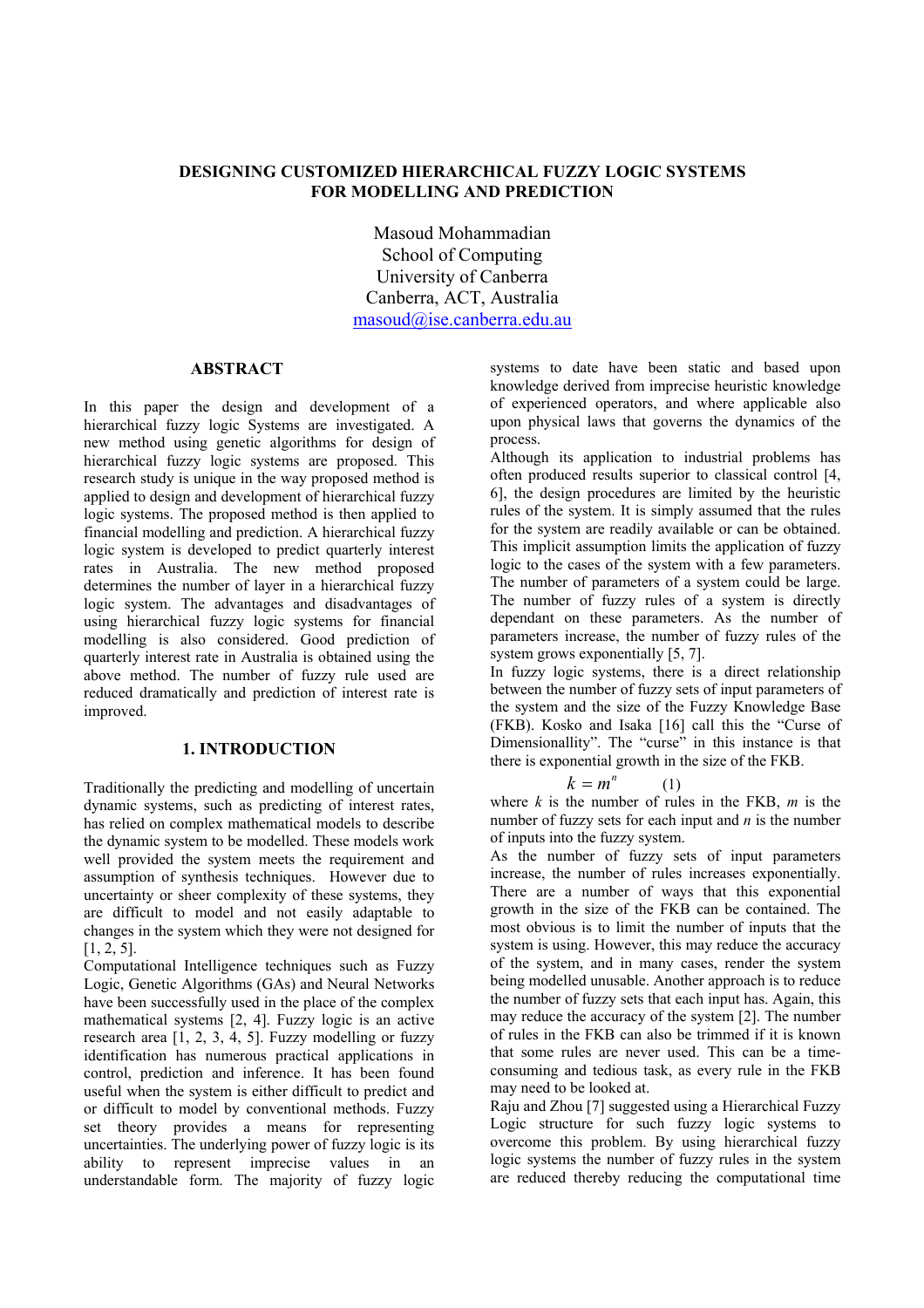while maintaining the systems robustness and efficiency.

In this paper the design and development of a hierarchical fuzzy logic systems using genetic algorithms to model and predict interest rate in Australia is considered. Genetic algorithms are employed as an adaptive method for design and development of hierarchical fuzzy logic systems.

#### **2. HIERARCHICAL FUZZY LOGIC SYSTEMS**

The Hierarchical Fuzzy Logic structure is formed by having the most influential inputs as the system variables in the first level of the hierarchy, the next important inputs in the second layer, and so on. If the hierarchical fuzzy logic structure contains *n* system input parameters and *L* number of hierarchical levels with  $n_i$  the number of variables contained in the *i*th level, the total number of rules *k* is then determined by:

$$
k=\sum_{i=1}^{L}m^{m}
$$
 (2)

where *m* is the number of fuzzy sets. The above equation means that by using a hierarchical fuzzy logic structure, the number of fuzzy rules for the system is reduced to a linear function of the number of system variables *n*, instead of an exponential function of *n* as is the conventional case [7]. The first level of the hierarchy gives an approximate output, which is then modified by the second level rule set, and so on. This is repeated for all succeeding levels of the hierarchy. One problem occurs when it is not known which inputs to the system have more influence than the others. This is the case in many problems. In some case statistical analysis could be performed on the inputs to determine which ones have more bearing on the system.

## **3. INTEGRATED HIERARCHICAL FUZZY LOGIC AND GENETIC ALGORITHMS**

Genetic Algorithms (GAs) [8, 9], are powerful search algorithms based on the mechanism of natural selection and use operations of reproduction, crossover, and mutation on a population of strings. A set (population) of possible solutions, in this case, a coding of the fuzzy rules of a fuzzy logic system, represented as a string of numbers. New strings are produced every generation by the repetition of a two-step cycle. First each individual string is decoded and its ability to solve the problem is assessed. Each string is assigned a fitness value, depending on how well it performed. In the second stage the fittest strings are preferentially chosen for recombination to form the next generation. Recombination involves the selection of two strings, the choice of a crossover point in the string, and the switching of the segments to the right of this point, between the two strings (the cross-over operation). Figure 1 shows the combination of fuzzy logic and genetic algorithms for generating fuzzy rules.

For encoding and decoding of the fuzzy rule for a fuzzy logic system, first the input parameters of the fuzzy logic system is divided into fuzzy sets. Assume that the fuzzy logic system has two inputs  $\alpha$  and β and a single output δ. Assume also that the inputs and output of the system is divided into 5 fuzzy sets. Therefore a maximum of twenty five fuzzy rules can be written for the fuzzy logic system.

The consequent for each fuzzy rule is determined by genetic evolution. In order to do so, the output fuzzy sets are encoded. It is not necessary to encode the input fuzzy sets because the input fuzzy sets are static and do not change.



Figure 1. combination of fuzzy logic and genetic algorithms for fuzzy rule generation.

The fuzzy rules relating the input variables ( $\alpha$  and  $\beta$ ) to the output variable  $(\delta)$  have twenty five possible combinations. The consequent of each fuzzy rule can be any one of the five output fuzzy sets. Assume that the output fuzzy sets are: **NB** (Negative Big), **NS** (Negative Small), **ZE** (Zero), **PS** (Positive Small), and **PB** (Positive Big). Then the output fuzzy sets are encoded by assigning  $1 = NB$  (Negative Big),  $2 = NS$  (Negative Small),  $3 = \mathbb{Z}E$  (Zero),  $4 = PS$  (Positive Small), and  $5 =$ **PB** (Positive Big). Genetic algorithms randomly encode each output fuzzy set into a number ranging from 1 to 5 for all possible combinations of the input fuzzy variables. A string encoded this way can be represented as:

 4 3 5 3 ---------- 1 1 2 3 4 25

Each individual string is then decoded into the output linguistic terms. The set of fuzzy rules thus developed, is evaluated by the fuzzy logic system based upon a fitness value which is specific to the system. At the end of each generation, (two or more) copies of the best performing string from the parent generation is included in the next generation to ensure that the best performing strings are not lost. Genetic algorithms then performs the process of selection, crossover and mutation on the rest of the individual strings. Selection and crossover are the same as a simple genetic algorithms [9] while the mutation operation is modified.

Crossover and mutation take place based on the probability of crossover and mutation respectively. Mutation operator is changed to suit this problem. For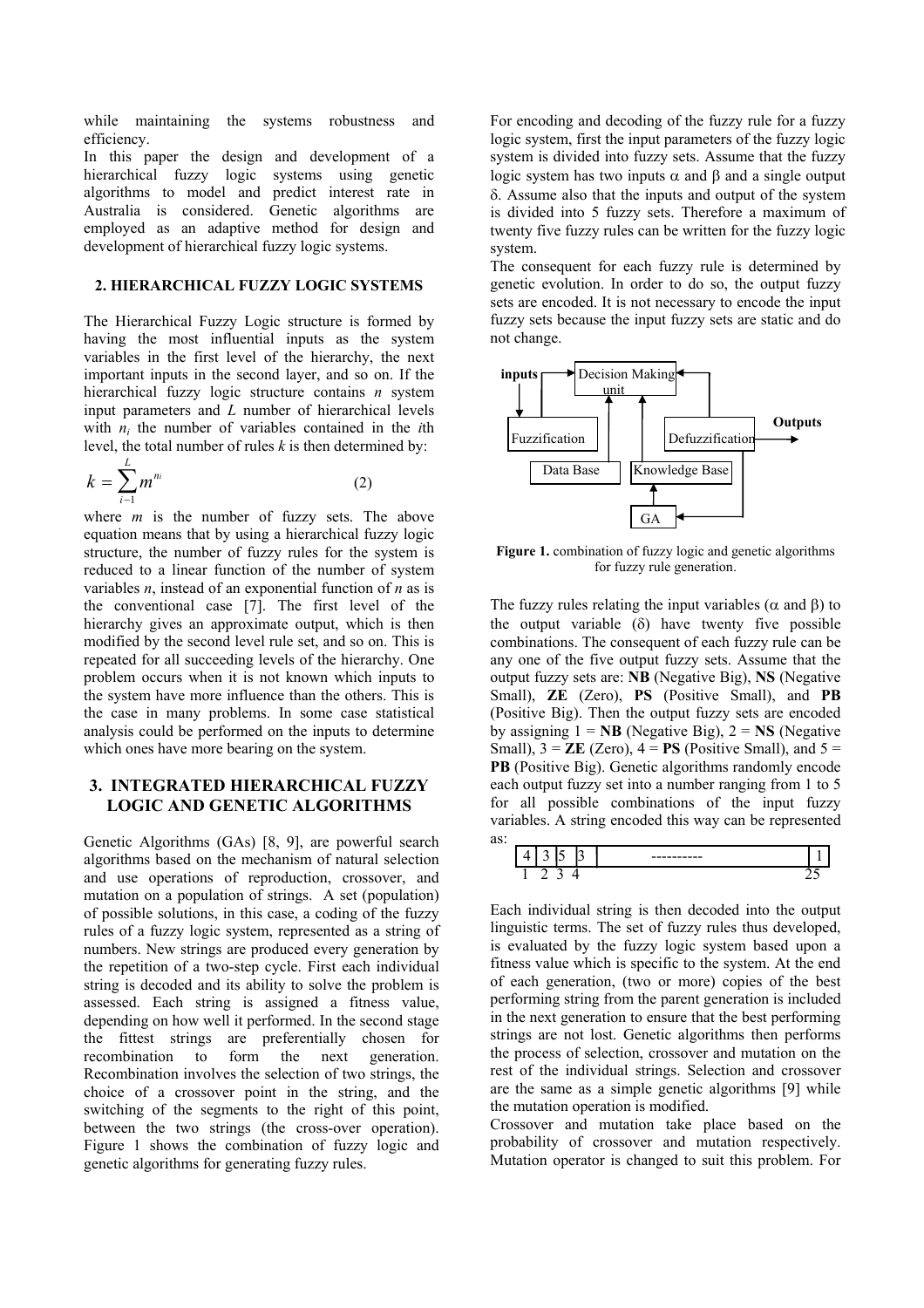mutation, an allele is selected at random and it is replaced by a random number ranging from 1 to 5. The process of selection, crossover and mutation are repeated for a number of generations till a satisfactory fuzzy rule base is obtained. We define a satisfactory rule base as one whose fitness value differs from the desired output of the system by a very small value.

## **4. HIERARCHICAL FUZZY LOGIC SYSTEM FOR INTEREST RATE PREDICTION**

There is a large interest by investors and government departments in the ability to predict future interest rate fluctuations from current economic data. Economists, and investors, have been unable to find all the factors that influence interest rate fluctuations. It is agreed however that there are some major economic indicators released by the government [12] that are commonly used to look at the current position of the economy. These indicators used in this paper [10, 11] are as follows:

- *Interest Rate which is the indicator being predicted. The Interest Rate used here is the Australian Commonwealth government 10-year treasury bonds.*
- *Job Vacancies is where a position is available for immediate filling or for which recruitment action has been taken.*
- *The Unemployment Rate is the percentage of the labour force actively looking for work in the country.*
- *Gross Domestic Product is an average aggregate measure of the value of economic production in a given period.*
- *The Consumer Price Index is a general indicator of the rate of change in prices paid by consumers for goods and services.*
- *Household Saving Ratio is the ratio of household income saved to households disposable income.*
- *Home Loans measure the supply of finance for home loans, not the demand for housing.*
- *Average Weekly Earnings is the average amount of wages that a full time worker takes home before any taxes.*
- *Current Account is the sum of the balances on merchandise trade, services trade, income and unrequited transfers.*
- *Trade Weighted Index measures changes in our currency relative to the currencies of our main trading partners.*
- *RBA Commodity Price Index provides an early indication of trends in Australia's export Prices.*
- *All Industrial Index provides an indication of price movements on the Australian Stock Market.*
- *Company Profits are defined as net operating profits or losses before income tax.*
- *New Motor Vehicles is the number of new vehicles registered in Australia.*

By creating a system that contained all these indicators, we would be in a much better position to predict the fluctuations in interest rates. A fuzzy logic system that used every indicator and had five fuzzy sets for every indicator would result in a large FKB consisting of over six billion rules! As can be imagined, this would require large computing power to not only train the fuzzy logic system with a genetic algorithm, but also large storage and run-time costs when the system is operational. Even if a computer could adequately handle this large amount of data, there is still the problem in having enough data to properly train every possible rule. To overcome this problem a hierarchical fuzzy logic structure for the fuzzy logic system can be constructed. By using a hierarchical fuzzy logic system, the number of fuzzy rules of the system is reduced hence computational times are decreased resulting in a more efficient system. A novel way to tackle this problem would be to group the relevant indicators and to build a fuzzy knowledge base for each group. The first step is to divide the indicators into smaller-related groups. This problem was investigated in [10, 11] and is shown below:

- **1. Employment** (Job Vacancies, Unemployment Rate**)**
- **2. Country** (Gross Domestic Product, Consumer Price Index )
- **3. Savings** (Household Saving Ratio, Home Loans, Average Weekly Earnings)
- **4. Foreign** (Current Account, RBA Index, Trade Weighted Index)
- **5. Company** (All Industrial Index, Company Profit, New Motor Vehicles)

The Interest Rate is included with each of the groups above. To learn the fuzzy knowledge base for each group, a genetic algorithm was implemented. The genetic algorithms had a population size of 500 with a crossover rate of 0.6 and a mutation rate of 0.01 and it was run for 10000 generations over 10 years (a period of 40 quarters) data. Fitness of each string of the genetic algorithm was calculated as the sum of the absolute differences from the predicted quarter and the actual quarters interest rate. The fitness was subtracted from an 'optimal' fitness amount, which was decided to be 30 as it was unlikely the error amount would be higher than this over 10 years [10, 11]. The fitness of the system is calculated by the following formula:

$$
fitness = 30 - \sum_{i=0}^{30} abs(PI_i - I_{i+1})
$$
 (3)

An Elitist strategy was used in that the best population generated was saved and entered in the next generation (two copies of the string with best fitness was included to the next generation).

The five fuzzy knowledge bases created form the top layer of the hierarchy are shown in Figure 2 [10, 11]. Kingham et al [10, 11] designed and connected together the fuzzy knowledge bases to form a final fuzzy knowledge base system. The final fuzzy knowledge base system shown in Figure 2 then uses the predicted interest rate from the five above groups to produce a final interest rate prediction. The number of fuzzy rules for each group is shown in Figure 2 [10, 11].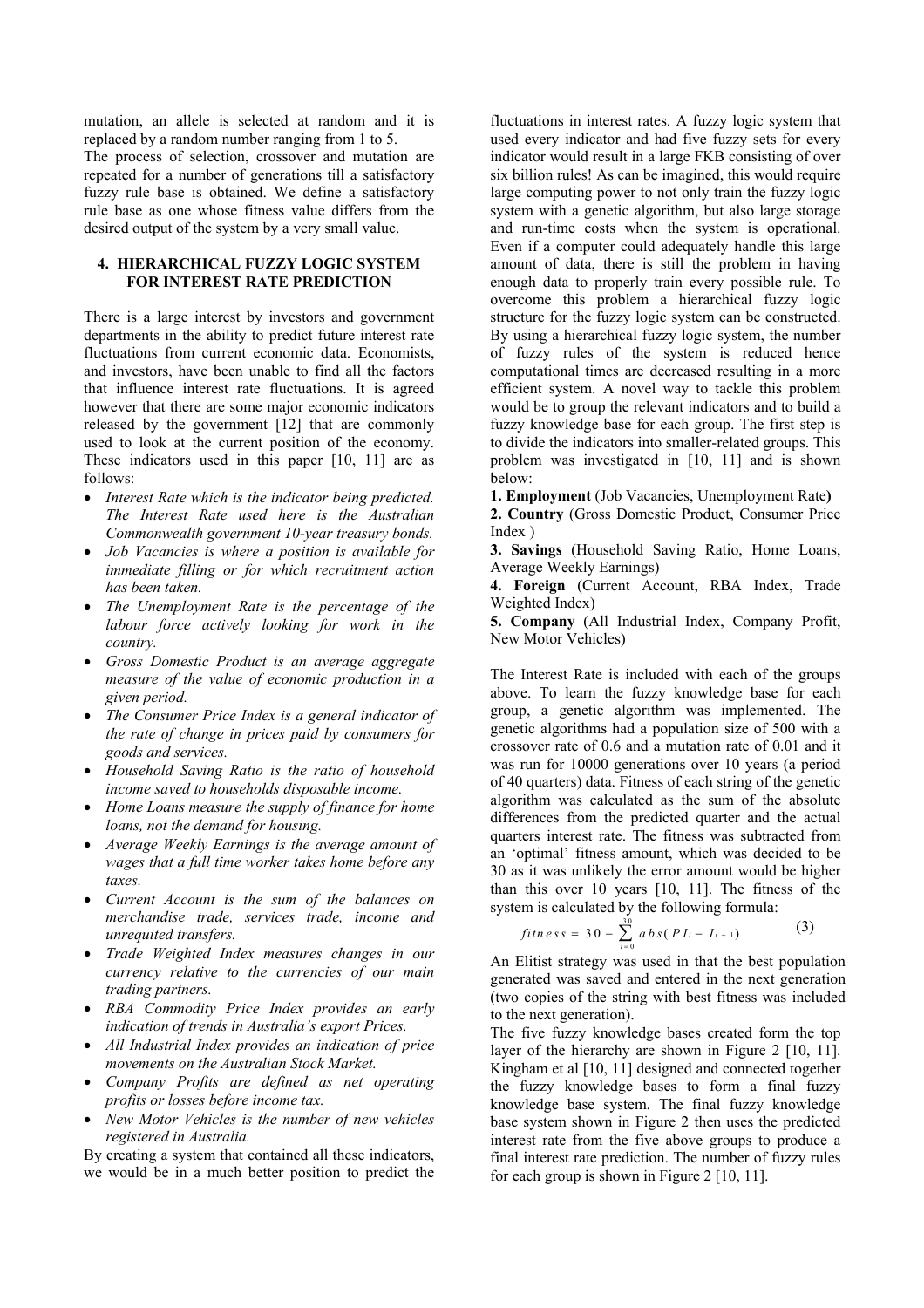The final hierarchical FKB contains 3125 rules [10, 11] giving the total number of rules learnt as 5250. This is a significant reduction from the 6 billion rules that would have been used previously. This allows quicker training time without the need for huge computer resources [10, 11]. Good prediction of Australian quarterly Interest rate can be obtained using the above system. The number of fuzzy rule are used are also reduced dramatically.



**Predicted Quarterly Interest rate** 

Figure 2. Hierarchical Knowledge Base Flow [10, 11]

However there is still a question: Does a two layer hierarchical architecture provides the best solution?

To answer this question, one can start building three, four layer hierarchical fuzzy logic system by trial and error to possibly find the correct number of layers required. This could be cumbersome problem. We need to know how many layers are required and which fuzzy knowledge base should be used in each layer. Genetic algorithms can be used to solve this problem by determining the number of layer in the hierarchical fuzzy logic system and the correct combination of FKBs for each layer see Figure 3.



**Figure 3.** A three-layer hierarchical fuzzy logic system – 3125 fuzzy rules

Next the performance of genetic algorithms for design and development of hierarchical fuzzy logic systems is considered. The system is developed in such a way to provide the possible best architecture for designing hierarchical fuzzy logic systems for prediction of Interest Rate in Australia. Using the economic indicators five fuzzy logic systems were developed from five groups each produce a predicted interest rate for the next quarter. Genetic algorithms were then used to design and develop a hierarchical fuzzy logic system.

The hierarchical fuzzy logic system developed was then used to predicted interest rate For each of these groups, the current quarter's interest rate is included in the indicators used [10, 11].

The advantage of using this hierarchical fuzzy logic structure is that the number of rules used in the FKB's has been reduced substantially. For encoding and decoding of the hierarchical fuzzy logic system, first a number is allocated to each fuzzy logic system developed from group of indicators. For this simulation **Employm** the number allocated to each group is shown below: **ent** 

 $1 =$  Employment,  $2 =$  Country,  $3 =$  Savings,  $4 =$ **Foreign, 5 = Company**

The number of layers and the fuzzy logic system/s for each layer is determined by genetic algorithms. In order to do so a number is allocated to each fuzzy logic system. Genetic algorithms randomly encode each fuzzy logic system into a number ranging from 1 to 5 for all possible combinations of the fuzzy logic systems. The level in the hierarchy in which a fuzzy logic system is allocated to, is also encoded each string. A string is encoded this way can be represented as:



Each individual string is then decoded into a hierarchical fuzzy logic system that defines the fuzzy logic system/s for each level of the hierarchical fuzzy logic system. The above string once decoded will provide a hierarchical fuzzy logic system as shown in Figure 3 above. The set of hierarchical fuzzy logic systems thus developed, are evaluated and a fitness

**L**  value is given to each string. At the end of each generation, (two or more) copies of the best performing string from the parent generation is included in the next generation to ensure that the best performing strings are not lost. Genetic algorithms then performs the process of selection, crossover and mutation on the rest of the individual strings. Crossover and mutation take place based on the probability of crossover and mutation respectively. Mutation operator is changed to suit this problem. The process of selection, crossover and mutation are repeated for a number of generations till a satisfactory hierarchical fuzzy logic system is obtained. We define a satisfactory hierarchical fuzzy logic system as one whose fitness value (predicated interest rate) differs from the desired output of the system (in this case the actual interest rate) by a very small value.

We calculate the average error of the system for the training set and tests sets using the following formula [10, 11]:

$$
E = \frac{\sum_{i=1}^{n} abs(Pi - Ai)}{n}
$$
 (4)